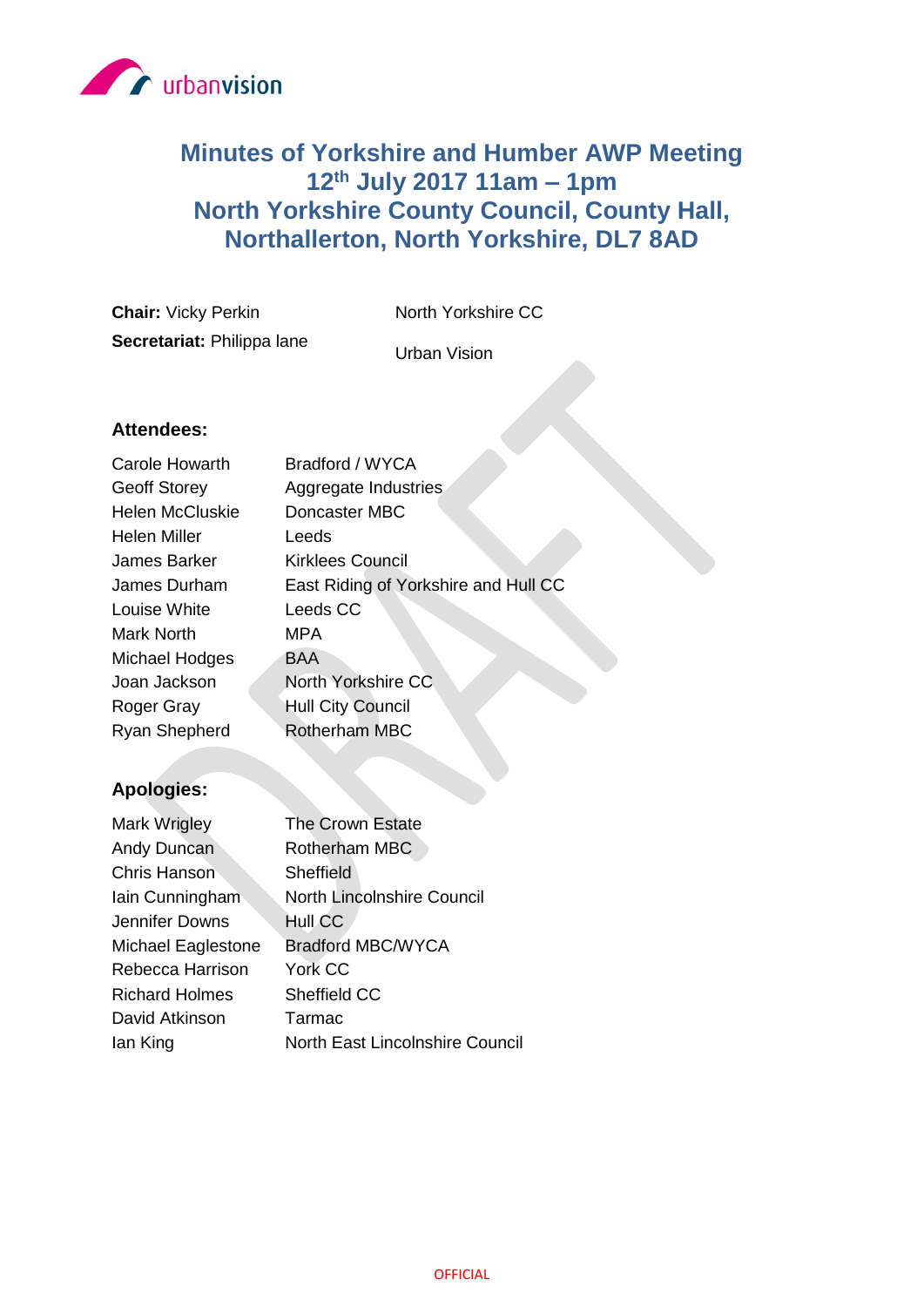| Item           | <b>Description</b>                                                                                       |
|----------------|----------------------------------------------------------------------------------------------------------|
| 1.             | Introductions and apologies                                                                              |
| 2.             | Minutes and actions of last meeting                                                                      |
| 3.             | Draft AM 2017 - Presentation of draft report, discussion and agreement of how to<br>approve final report |
| $\overline{4}$ | Progress on Local Aggregate Assessments (2016 data)                                                      |
|                | Ratification of Doncaster and Rotherham LAA 2016 (incorporating 2015 data)                               |
| 5.             | National Coordinting Group - update                                                                      |
| 6.             | Communities and Local Government - update                                                                |
| 7.             | Crown Estate update                                                                                      |
| 8.             | Industry update                                                                                          |
| 9.             | MPAs update                                                                                              |
| 10.            | <b>AOB</b>                                                                                               |
| 11.            | Date of next meeting                                                                                     |

## **1) Introduction and apologies**

Vicky Perkin (VP) – Welcomed everyone to the meeting and invites Any Other Business to be discussed at the end

## **2) Minutes and actions of last meeting**

VP – Invited comments. Two typos were raised.

Geoff Storey (GS) – asked for an update of the safeguarding issue discussed under Item 6.

VP - confirmed that this had been discussed at a HOP meeting although not as a formal agenda item.

GS – explained this is an increasing concern for industry and it will be raised at Plan Hearings.

## **3) Draft AM2017**

Philippa Lane (PL) – provided an overview of AM2017.

VP – invited detailed comments on the draft report by email by **16th August** as well as any comments for discussion at the meeting.

Helen Miller (HM) – Asked when marine aggregates can be factored into supply, explaining that this is recognised in the West Yorkshire LAA.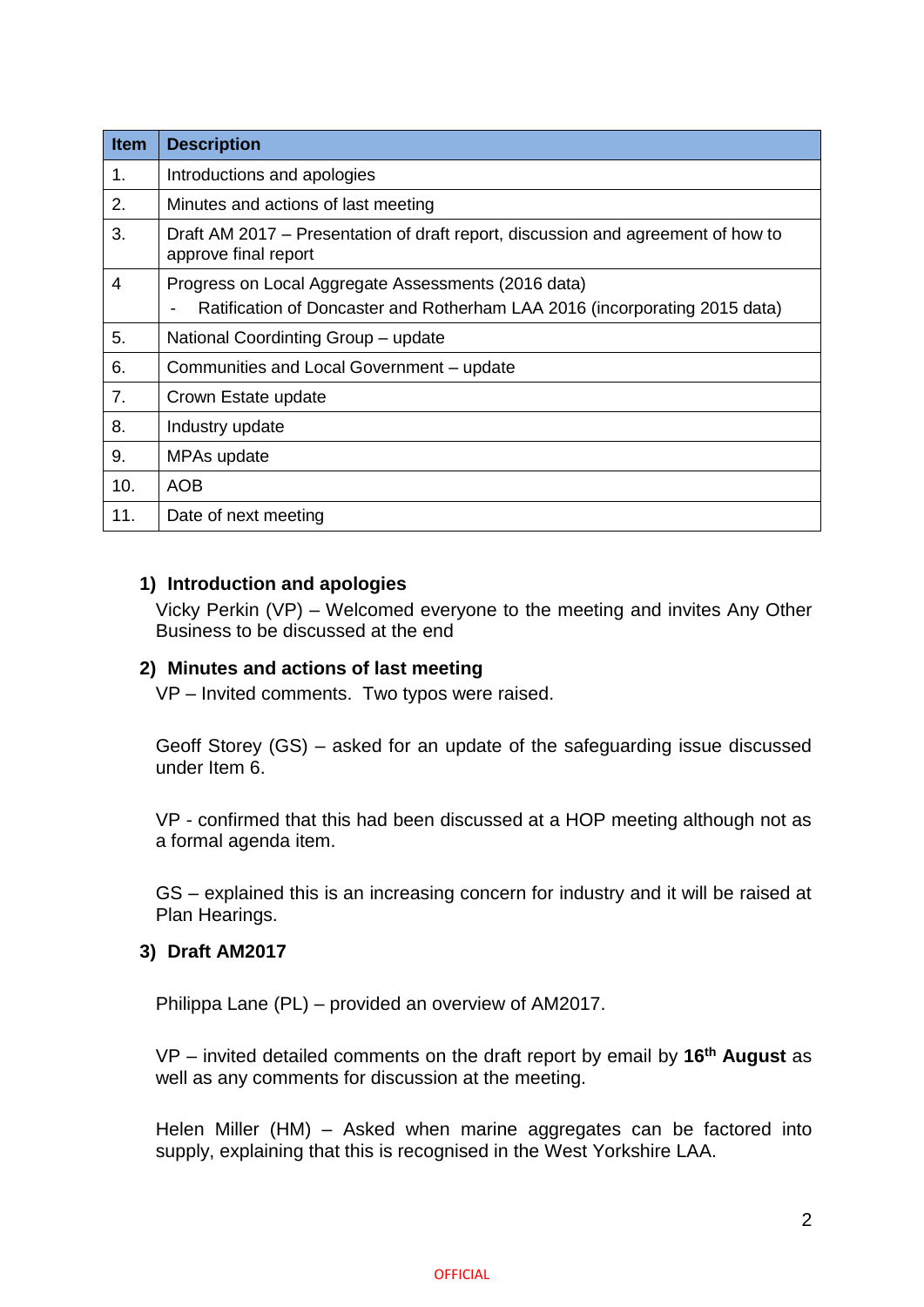GS – A study undertaken in relation to this showed that the finances for this were unlikely to 'stack up' until post-2042 and that this would probably be by rail. The permitted end dates for most producers of RMC or asphalt were before 2042. Swindon Quarry supplies Leeds and is currently applying for an extension of time to 2039.

Carole Howarth (CH) – In relation to the marine aggregates study, is there any further scope regarding landing into Yorkshire?

GS – This is likely to be just small tonnages.

Mark North (MN) – All licences have been confirmed and extended so there is confidence for investors. Therefore there may be more supply in future. Material from the Humber tends to go to Europe.

MN - The executive summary of the AM Report should be expanded, with detail included about any increases/decreases from the previous year.

- Page 8, 3.1 more context is needed for the 3-year average.
- The report should clarify that landbanks are expressed in years.

## **4) Progress on Local Aggregate Assessments (2016 data) Ratification of Doncaster and Rotherham LAA 2016 (incorporating 2015 data)**

HM – provided an overview of the Doncaster and Rotherham LAA 2016. This has been sent to stakeholders and amended based on comments received.

CH – asked if the reference in the LAA is to the old West Yorkshire LAA and figures and explained that West Yorkshire is now also importing material from Doncaster. This information was not available when Doncaster and Rotherham were preparing their LAA although it is factually correct for 2015.

HM - agreed to add this information as an addendum.

James Durham (JD) – the list of quarries has been updated and requested HM to update this.

GS – queried the addresses of asphalt plants on page 67 and suggested this should be Tinsley and not Brinsworth.

HS – will check and update if necessary.

VP – The Doncaster and Rotherham LAA 2016 (2015 Data) ratified subject to minor changes.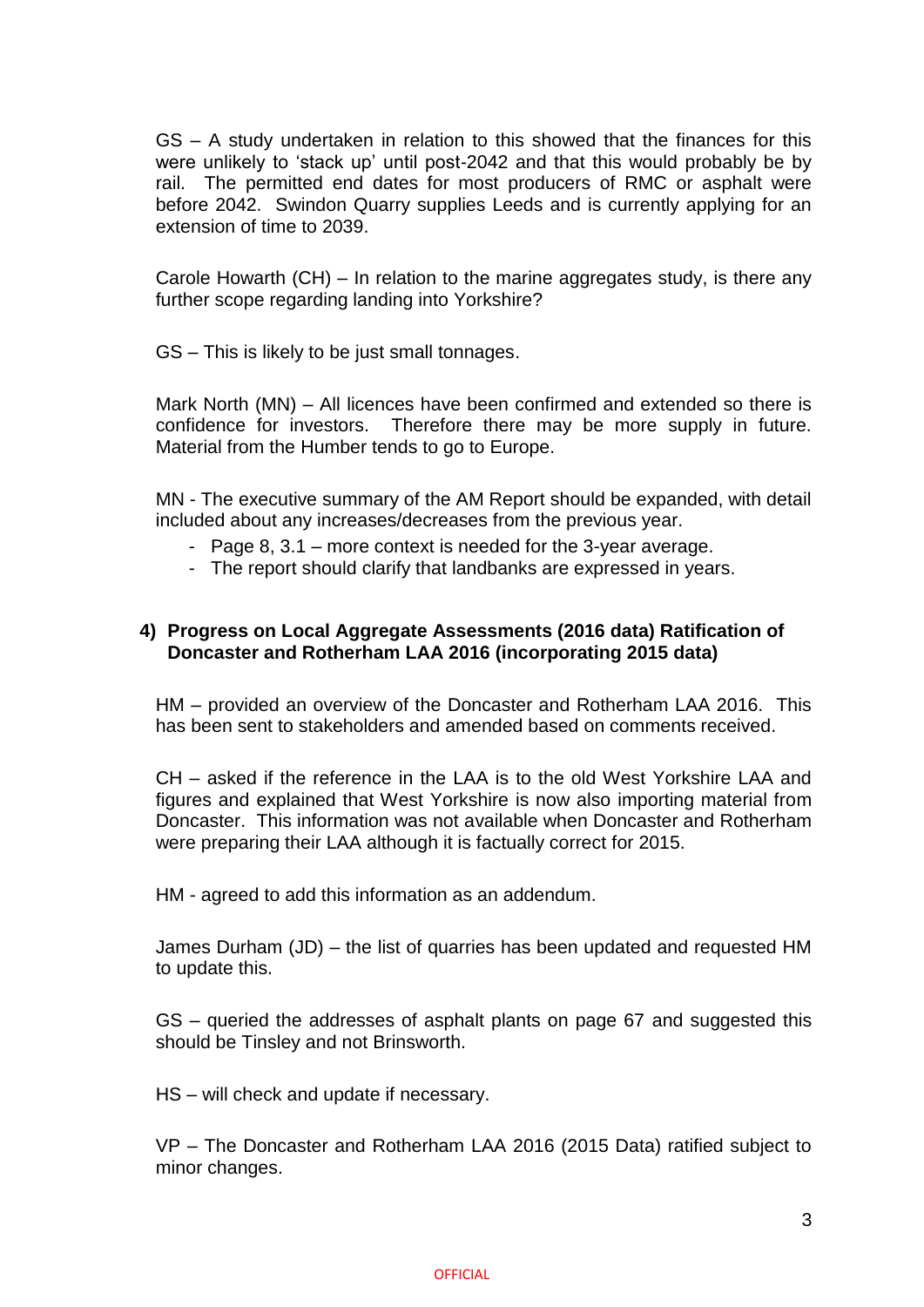# **5) National Coordinating Group – update**

 $PL$  – provided an update of this meeting, which is planned for 13<sup>th</sup> October subject to room availability. The meeting will be attended by AWP Chairs and Secretariats and industry representatives and an update will be provided at the next AWP meeting.

## **6) CLG update**

PL – explained that there was no update from CLG.

MN – other AWPs are writing to CLG regarding a lack of support. He is concerned that minerals are not seen as important by Government and that there are potential supply issues going forward.

CH – explained that this was raised at the POS meeting and it was not expected to improve.

GS - Any letter should make a connection with housing and associated requirement for mineral, as well as major infrastructure.

## **7) Crown Estates Update**

PL – Mark Wrigley was not able to attend the meeting but had instead provided a summary which was circulated to AWP members.

## **8) Industry update**

MN – An updated had been circulated to AWP and invited discussion. There is an upward trend and this is expected to continue.

- Concerned that the AMRI is no longer done and that there is no certainty regarding the future funding of the AWPs and 4-yearly BGS survey. This issue should be flagged up with CLG.
- Would like infrastructure projects to be supported by 'supply audits' to ensure continuity of supply.

VP – Suggested using NPPF/G to justify requesting this information to be submitted with large projects.

## **9) MPA Updates**

CH – North Yorkshire - A Proposed Changes Consultation (clarification, not policy changes) started on 12<sup>th</sup> July prior to expected submission in November and potential EiP in Spring 2018.

James Barker (JB) – Kirlees - Local Plan submitted in April. The minerals and waste element is separated and the Inspector is Elizabeth Hill.